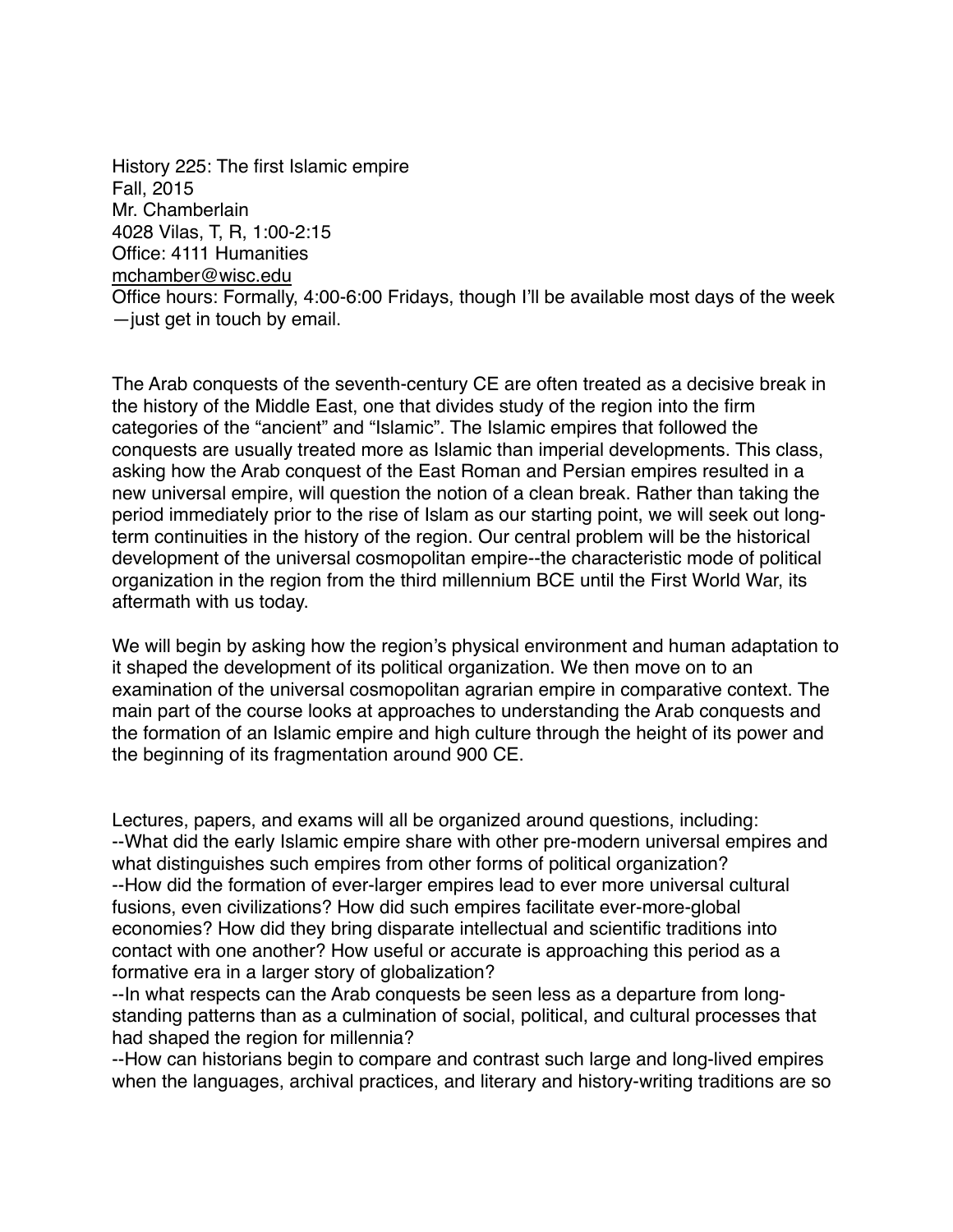different? How can material evidence help us to understand long-term developments that are difficult to follow in documentary or literary evidence?

Requirements include a map quiz, midterm, take-home final, and 7-10 page paper. Due dates:

 Map quiz: Sep 29 Midterm: Oct 29 Paper: Nov 17

 Take-home final: Dec 24. Please send it to me as a pdf with "Your Name, 225 Final" as the subject line of the email and title of the document.

Texts and sources: many of the readings for class and nearly all for your papers will be available on learn@uw, as will slideshows, presentations, lecture outlines, and suggested paper topics. A few years ago I stopped ordering textbooks through the bookstore, as they are often available used or in cheaper Kindle editions. You will not need textbooks for the first two weeks of the course. As this is the first time I've taught this subject in a lecture course it is likely I'll make some substitutions of the learn@uw weekly readings--you'll have plenty of warning.

Textbooks, available through Amazon or other outlets.

Hugh Kennedy, When Baghdad Ruled the Ancient World (Cambridge, MA, 2004).

Robert Hoyland, In God's Path: The Arab Conquests and the Creation of an Islamic Empire (Oxford University, 2014).

Tom Holland, In the Shadow of the Sword: the Birth of Islam and the Rise of the Global Arab Empire (New York, 2012).

Lecture schedule and readings. Please note that aside from the required textbooks chapters taken from books should be available on learn@uw; articles you can find through JSTOR via Memorial Library's web page.

Weeks 1 and 2: Introduction; environment and human ecology. -Ibn Khaldun, al-Muqaddima, selections on learn@uw.

Weeks 2 and 3: The ancient universal cosmopolitan empires. -Van De Mieroop, A history of the ancient Near East (Oxford, 2007), pp. 1-125. -Spiro Kostoff, The city shaped: Urban patterns and meanings throughout history (London, 1991) pp. 29-41. -Peter Green, From Alexander to Actium: the historical evolution of the hellenistic age, pp. 312-335

Week 4: The Near East in Late Antiquity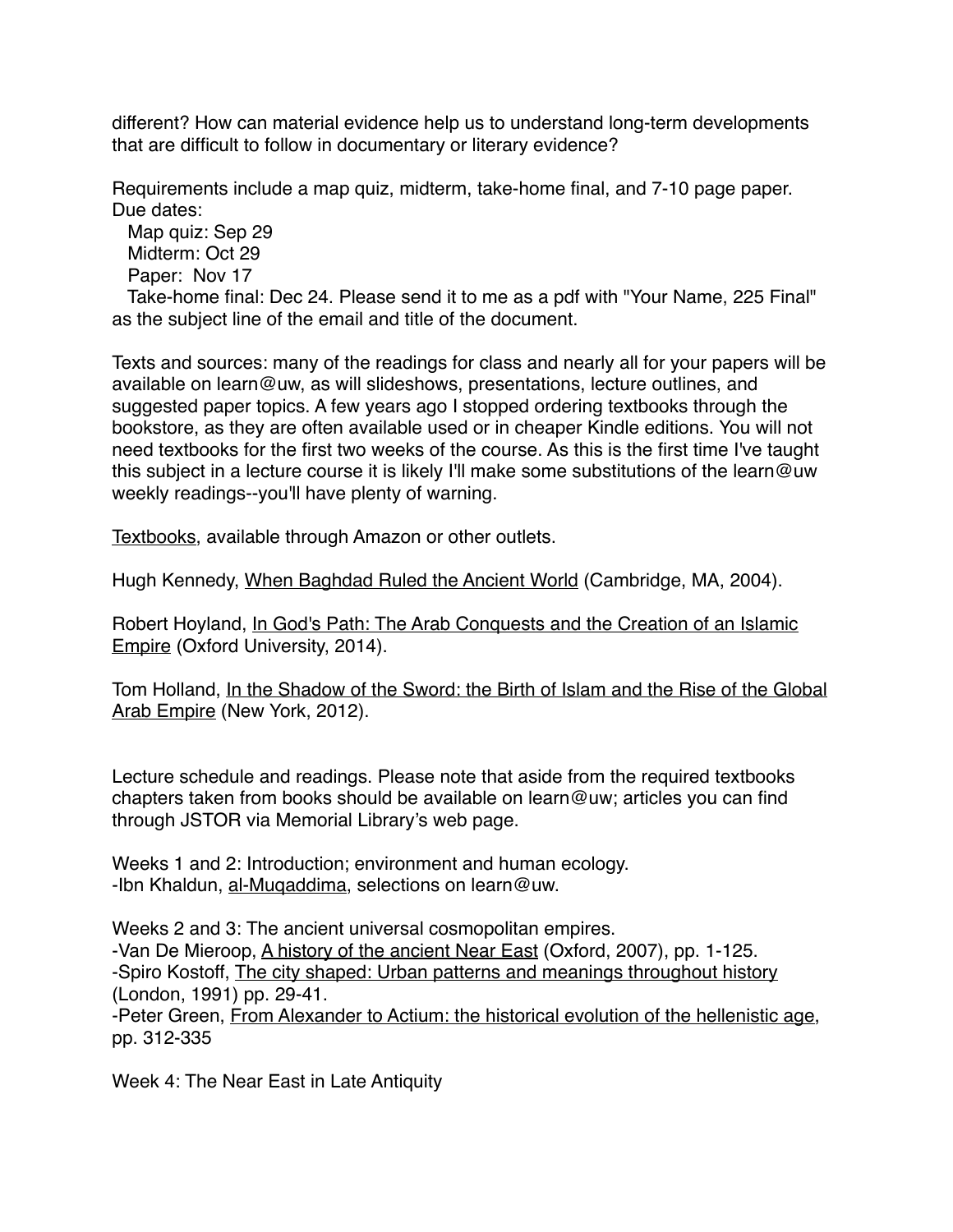-Christopher Kelly, "Empire Building," in Bowersock et al., Late Antiquity: a Guide to the post-classical world," pp. 170-195.

-Garth Fowden, Empire to Commonwealth: consequences of monotheism in late antiquity, pp. 138-175.

Week 5: Arabia in Late Antiquity: the penetration of the late antique world into a tribal, mostly stateless, and in large part pagan world.

-Jonathan Berkey, The Formation of Islam: religion and society in the Near East, 600-1800, chap. 3, "Arabia before Islam". -Start reading Tom Holland, In the shadow of the sword.

Week 6: Prophecy and state-building in late antique Arabia. -Tom Holland, In the shadow of the sword.

Week 6: The Arab conquests and the formation of an Arab/Muslim state -Hugh Kennedy, "Islam," in Bowersock et al., 217-237. -Donner, "The Arab conquests", on learn@uw -Morony, "The Nature of Continuity," Iraq, 507-526. -Start reading Robert Hoyland, In God's Path.

Week 7 and 8: The formation of the Islamic "conquest state" -Finish Hoyland and start Kennedy, When Baghdad ruled the world.

Week 9: Change and continuity in post-conquest Iraq. -Michael Monony, Iraq after the Muslim conquest (Princeton, 1984), selections on learn@uw.

Week 10: From the ancient to the "Islamic" city -H. Kennedy, "From Polis to Madina - Urban Change in Late Antique and Early Islamic Syria", Past and Present 106 (1986) -Spiro Kostoff, The city shaped: Urban patterns and meanings throughout history (London, 1991) pp. 159-189

Week 11: Art, architecture, and urban form as sources for the history of empire -Grabar, selections from The Formation of Islamic art and The Dome of the Rock

Week 12: Baghdad, center of the world and culmination of trends towards universal empire.

-Kennedy, When Baghdad ruled the ancient world

-Jacob Lassner, The shaping of Abbasid rule, and The Topography of Baghdad in the early Middle Ages, selections on learn@uw.

Week 13: The transmission of knowledge and the history of ideas. -Dimitri Gutas, Greek Thought, Arabic Culture: The Graeco-Arabic Translation Movement in Baghdad and Early ʻAbbāsid Society (2nd-4th/8th-10th Centuries (1998). -F.E. Peters, Allah's commonwealth, selections.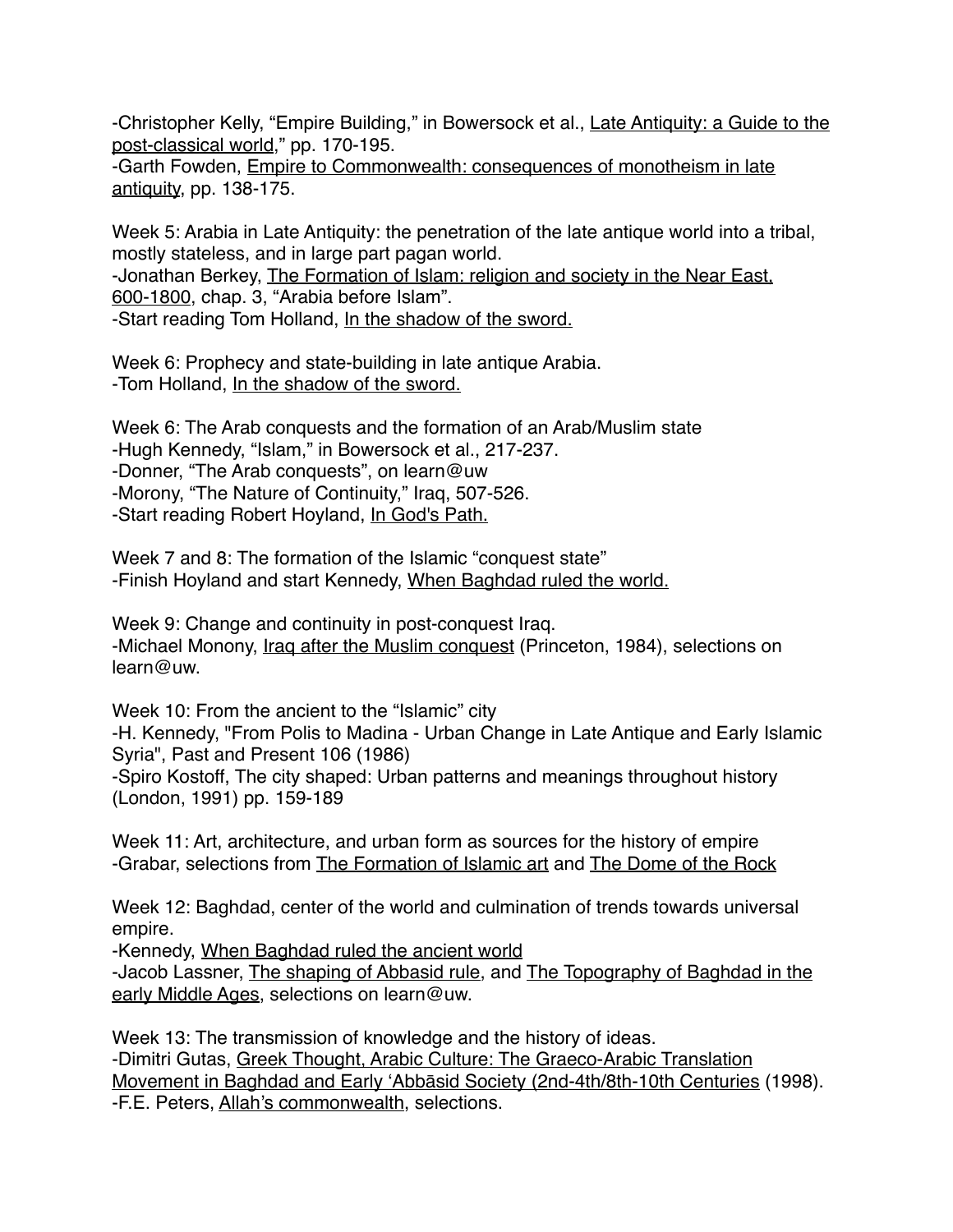Week 14: The making of orthodoxy and the codification of Islamic legal and doctrinal traditions.

-Selections from Bukhari's Sahih and other sources from the period.

Week 15: The unraveling of the Abbasid Empire in the tenth-century.